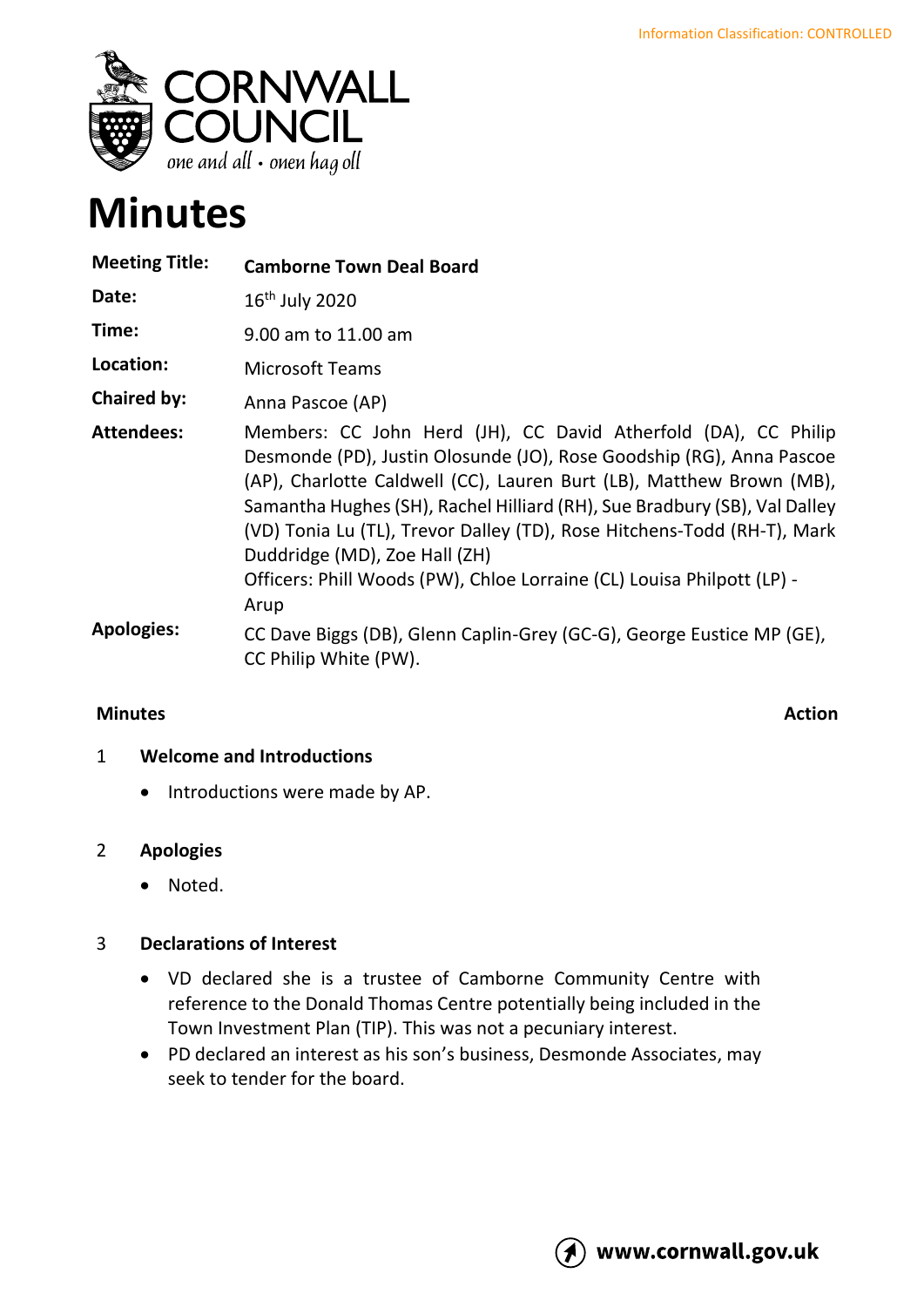#### 4 **Board Attendance Register**

- AP noted the importance of sending apologies and the option of substitute attendees if unable to attend.
- It was noted that RH-T was currently substituting for DB and that sadly he was still in ill health. Members noted their warm wishes for DB and it was proposed by CC, seconded by VD and agreed that RH-T would assume the position of Vice Chair.

### 5 **Minutes of last meeting and matters arising**

• The accuracy of the minutes was proposed by DA, seconded by SH and agreed by the Board as a true and accurate record.

### 6 **Governance, Risk and Assurance Framework**

• CL was asked to support AP in regard to contacts within Cornwall Council for this item. CL the contract of the contract of the contract of the contract of the contract of the contract of the contract of the contract of the contract of the contract of the contract of the contract of the contract

 $CL$ 

### 7 **Place and Regeneration Manager Update**

- PW shared the latest MHCLG guidance.
- PW noted the Board's decision in the Extraordinary Board meeting held on 9th July 2020 on Cohort 2 (October) submission date for the Camborne TIP.
- LP shared a presentation to the board. LP introduced herself to the Board and gave an overview of her role with Arup as part of the Towns Hub.
- PW advised that there was an invitation to tender to find a new Towns Fund Lead. This post is currently a 0.5FTE and the tender is currently going through CDC.
- PW noted that he was awaiting approval to increase Town Lead hours across the four towns as necessary, and on a case by case basis, should it be required at any point in the future.

8 **Chairs Update**

- AP gave an update and thanked CL for everything she had done as Towns Fund Lead
- CC noted that CL has been an asset to the Board.
- thstudio has been appointed for the design and build of the website.
- The survey has been completed and there is an online version and the link has been circulated to the Board.
- Subgroups will be called Partners going forward to reflect the programme of business and community specialists assisting with the Board's work.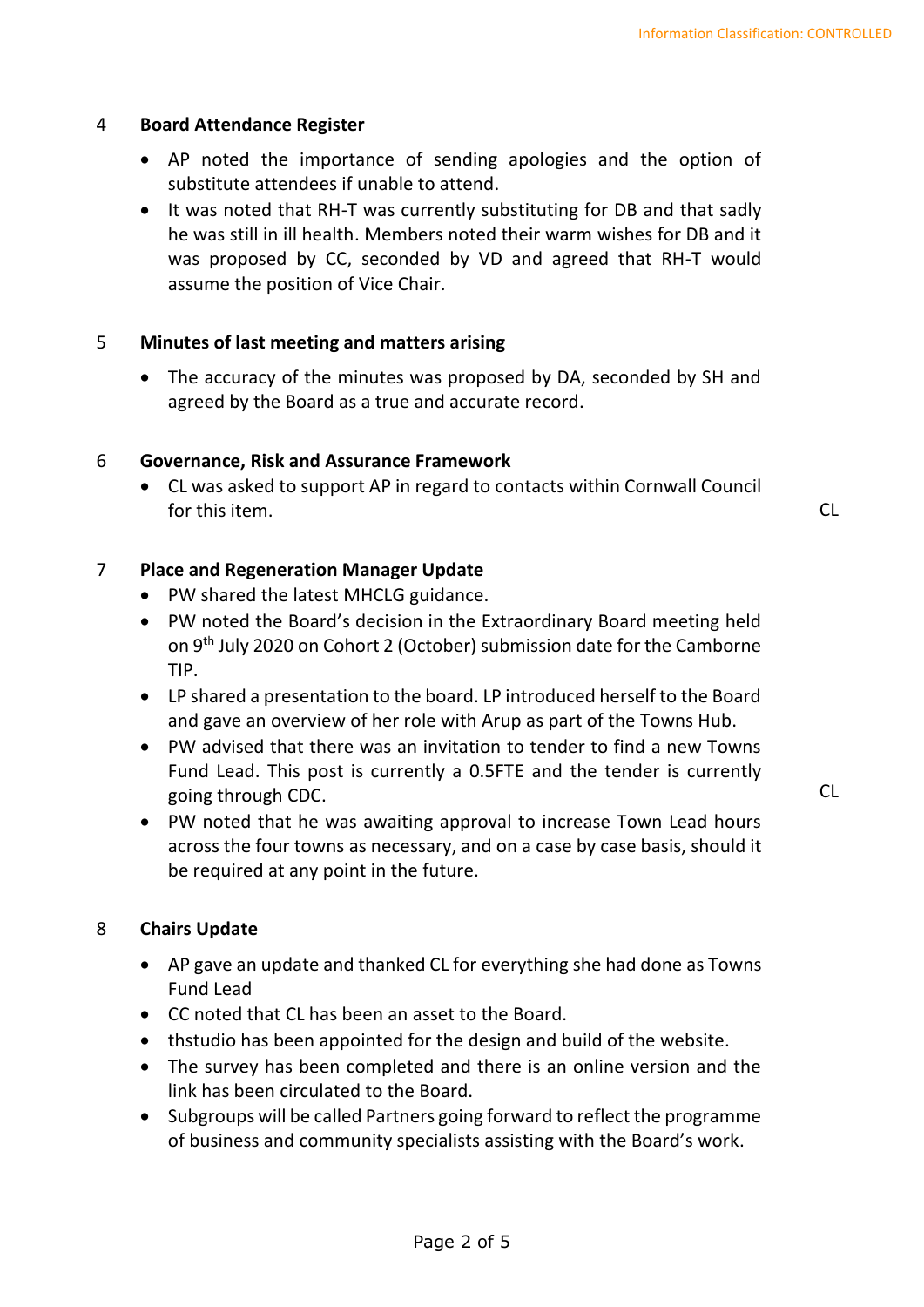• All Members to supply 100-word biographies and photos for Who's Who document.

ALL

- MB's team had put together an infographic for the Board and gave an update to the Board.
- The plan shows the Towns Fund area which includes gateway routes and key potential projects.
- Gateway signage will be included in the Board's scope of work.
- CC has created a Project Scoring Matrix to evaluate project proposals.
- RH-T, AP and RG met to scope creation of a Town Deal Lab to engage with the public.

## 9 **Capacity Funding Expenditure Update**

- CL tabled a report of funds spent to date.
- AP requested a full profiled report including committed spend.
- A requested a full financial report including committed spend.<br>• PD requested a full financial report be provided within two weeks.

## 10 **Government Announcement of £750,000 Accelerator Funding**

- AP discussed the scoping paper for Project A-Void.
- Key to this is deliverability of projects before March 2021.
- Proposal to be submitted to Government by  $14<sup>th</sup>$  of August.
- VD advised that meetings have taken place with Cornwall Council and First to start the negotiation process. It was felt that a deal was likely.
- PW advised the Board that at present MHCLG had not issued a template or formal criteria for the specification of Accelerator Funding submissions.
- It was proposed by SH, seconded by JO and agreed by the Board that the Project A-Void scoping paper be adopted as a working document for the accelerated funding submission.

## 11 **Update from Vision Partners**

- CC provided an update on the vision for the heart of Camborne.
- CC is working closely with Chris Hines from A Grain of Sand to develop two workshops which will shape the Board's vision, values and mission.
- Progress report was noted.

## 12 **Update from Comms and Engagement Partners**

- SB provided an update to the Board.
- It was hoped that website would be up and running by the  $31^{st}$  of July and thstudio has created a brand identity.
- The survey is online, and the link had been circulated to the Board.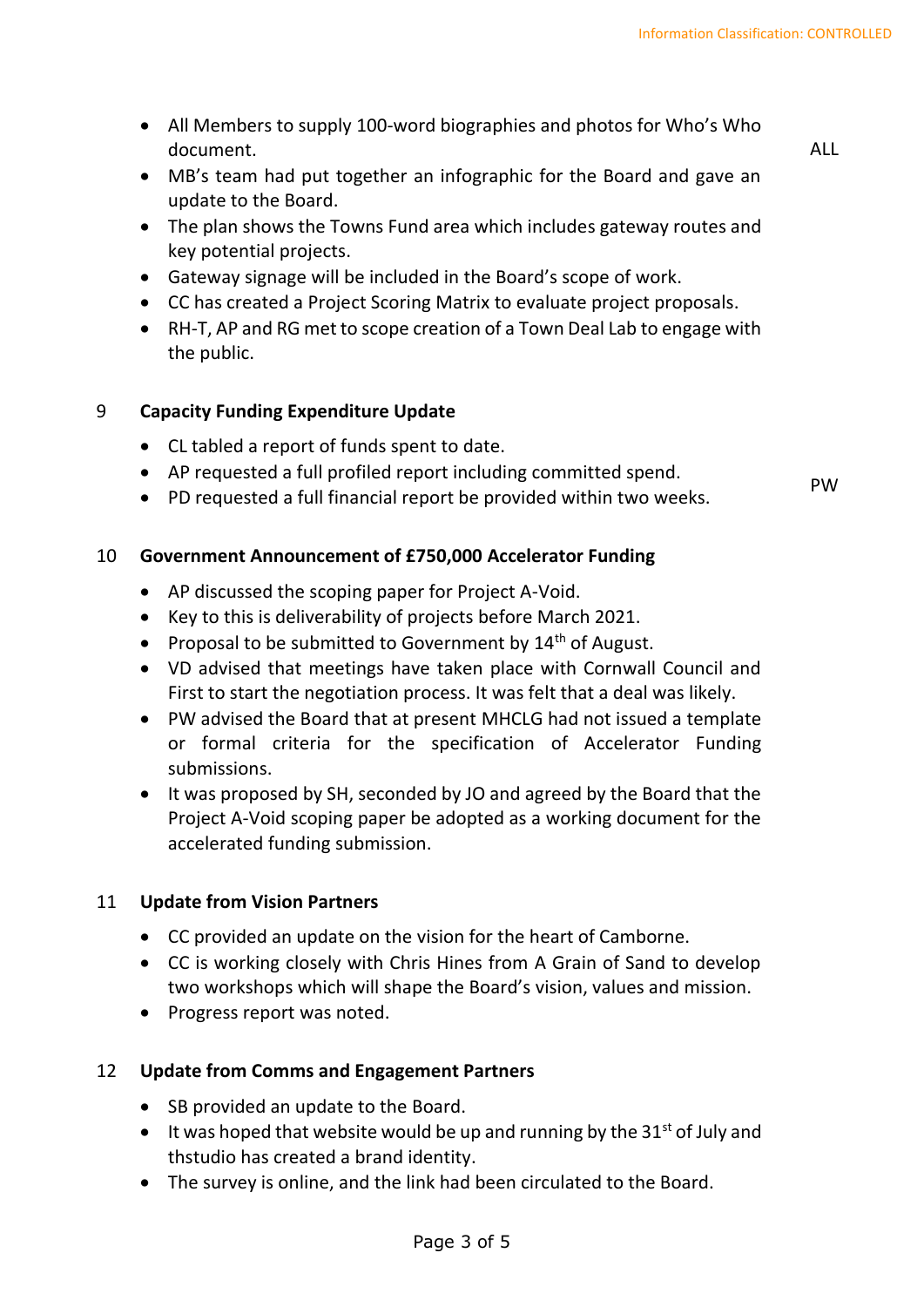- Comms and Engagement tender is due to go live this week.
- It was proposed by RH-T, seconded by VD and agreed by the Board to authorise expenditure of up to £30,000 to engage a Communications provider.
- Progress report was noted.

## 13 **Update from Prosperity Partners**

- Kim Conchie, CEO of Cornwall Chamber attended as a guest specialist and spoke about making Camborne famous again.
- Draft terms for the Bus Station was a key project to progress.
- Cycleways and walkways scoping has been led by JO in conjunction with James Hardy at Cornwall Council.
- Progress report was noted.

## 14 **Update from Creativity Partners**

- TL provided an update to the Board.
- Interim conversations have been held with Emmie Kell from Cornwall Museums Partnership around the location for their Tresorys Kernowek interactive archive.
- It was agreed that Camborne's heritage as well as contemporary history and innovations would underpin project developments for this group.
- Progress report was noted.

## 15 **Delegated Powers for Routine Revenue Spend**

- AP and PW noted that they had discussed a set of spend increments for delegated spend authority.
- Members agreed delegated powers of spending as follows:
	- $\circ$  > £1,000 = approval of Chair, 1 x sub-group Chair and TF Lead
	- $\circ$  > £5,000 = approval of Chair, 1 x sub-group Chair and P&R Manager
	- $\circ$  > £10,000 = approval of Chair, 2 x sub-group Chairs and P&R Manager
	- $\circ$  < £10,000 = to be requested to Board via relevant sub-group or, in extraordinary circumstances, agreed by a minimum of 4 Board members of which at least 2 must be Chair/sub-group Chairs and P&R Manager
- PW advised that Beth Briggs (BB) was starting on Monday 20<sup>th</sup> July as Towns Fund Support Officer.
- It was noted that CL would work with BB to produce and circulate a Delegated Spend Procedure based on the above. CL/BB